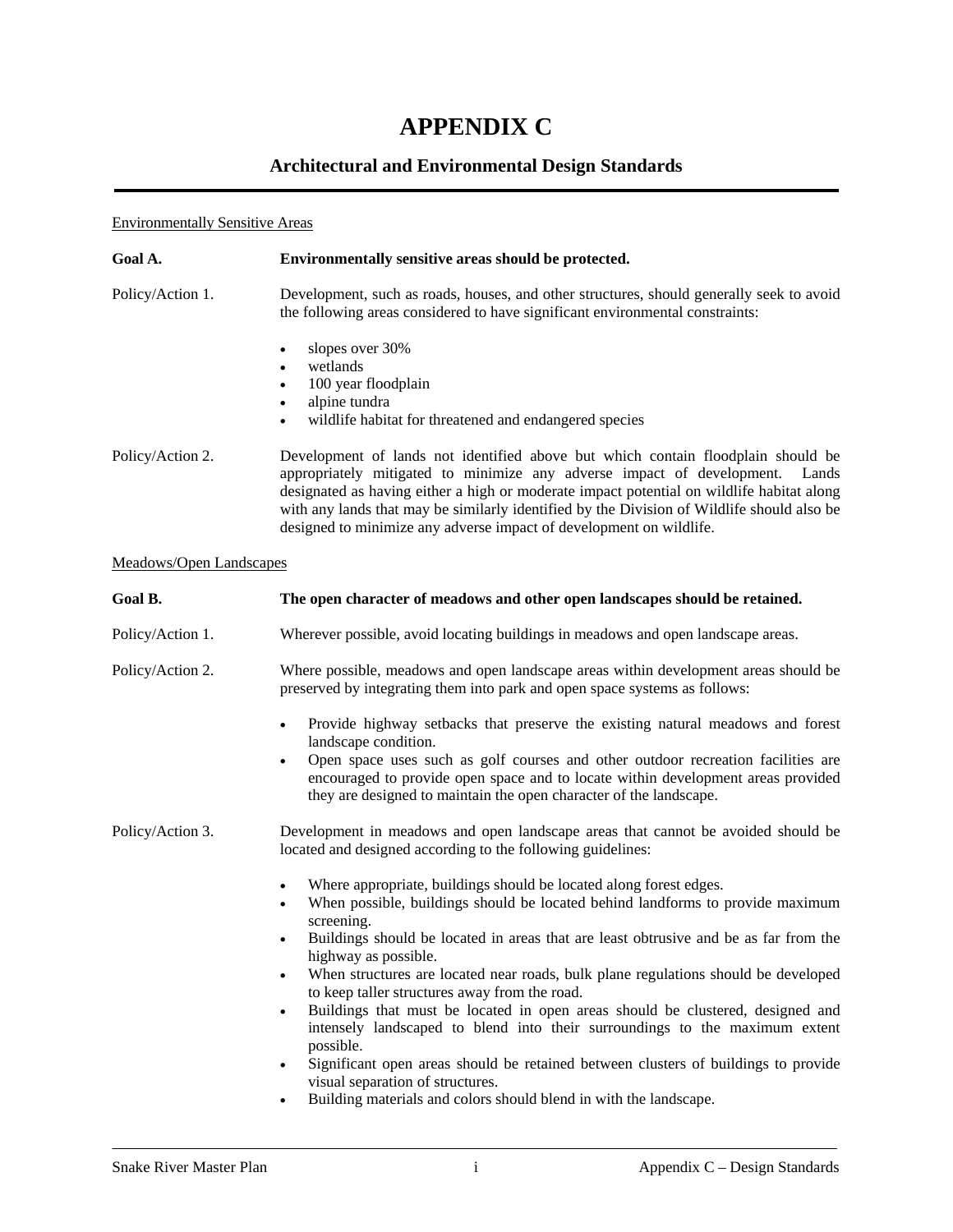- The height of buildings should be limited to the approximate level of tree height so they blend into the landscape to the maximum extent possible.
- Where possible, roads, utilities and other site improvements should follow vegetation and landform edges to blend into the existing landscape.

#### Forested Areas

| Goal C.                            | The visual dominance of forested areas should be retained.                                                                                                                                                                                                                                                                                                                                                                                                                               |
|------------------------------------|------------------------------------------------------------------------------------------------------------------------------------------------------------------------------------------------------------------------------------------------------------------------------------------------------------------------------------------------------------------------------------------------------------------------------------------------------------------------------------------|
| Policy/Action 1.                   | Buildings located within forested areas should be located and designed according to the<br>following guidelines:                                                                                                                                                                                                                                                                                                                                                                         |
|                                    | Buildings should be set deep enough into forest edges so that the forest cover<br>٠<br>remains visually dominant.<br>Buildings along forest edges should utilize natural materials and colors so that they<br>$\bullet$<br>blend visually with the forest.<br>With the exception of architectural features in resort centers, building heights should<br>$\bullet$<br>not extend above tree line.<br>Removal of trees on steep slopes and ridgelines should be discouraged.<br>$\bullet$ |
| Policy/Action 2.                   | In partially forested areas, buildings should be located behind the front edge of trees to<br>maximize the visual quality of the forest and gain the maximum effect of screening.                                                                                                                                                                                                                                                                                                        |
| <b>Basinwide Design Guidelines</b> |                                                                                                                                                                                                                                                                                                                                                                                                                                                                                          |
| Goal D.                            | Establish a quality and character of architecture, site development and landscape<br>architecture that is appropriate to the Basin.                                                                                                                                                                                                                                                                                                                                                      |

- Policy/Action 1. Architecture in the Snake River Basin should promote a sense of place and community and reflect the history and indigenous materials of the region.
- Policy/Action 2. Encourage architectural design standards which promote a sense of place and community without mandating a monotonous style or inhibiting innovative design.
- Policy/Action 3. There are many themes and ideas that may be appropriate within certain parts of the Basin. The following few are included to illustrate appropriate images and characteristics that may be considered in reviewing project design:
	- Use of native materials, including wood, stone, logs, heavy timber, shingles.
	- The Basin's history of ranching and mining that provides a tradition of simple straight-forward architecture.
	- Clusters of simple, traditional buildings provide an interesting variety of wall and roof planes.
	- Roof overhangs or gables can add interest and shadow pattern to architecture.
- Policy/Action 4. Building mass and architectural style should compliment and provide a connection to, rather than compete with or ignore, the natural setting.
- Policy/Action 5. Locate and design buildings to fit the land. Avoid excessive cuts and fills by stepping buildings down sloping sites and use retaining walls to minimize cut and fill slopes.
- Policy/Action 6. Wherever possible, buildings should be located and oriented to provide maximum sunlight and minimize exposure to harsh climatic conditions such as cold winter winds and snow drifting.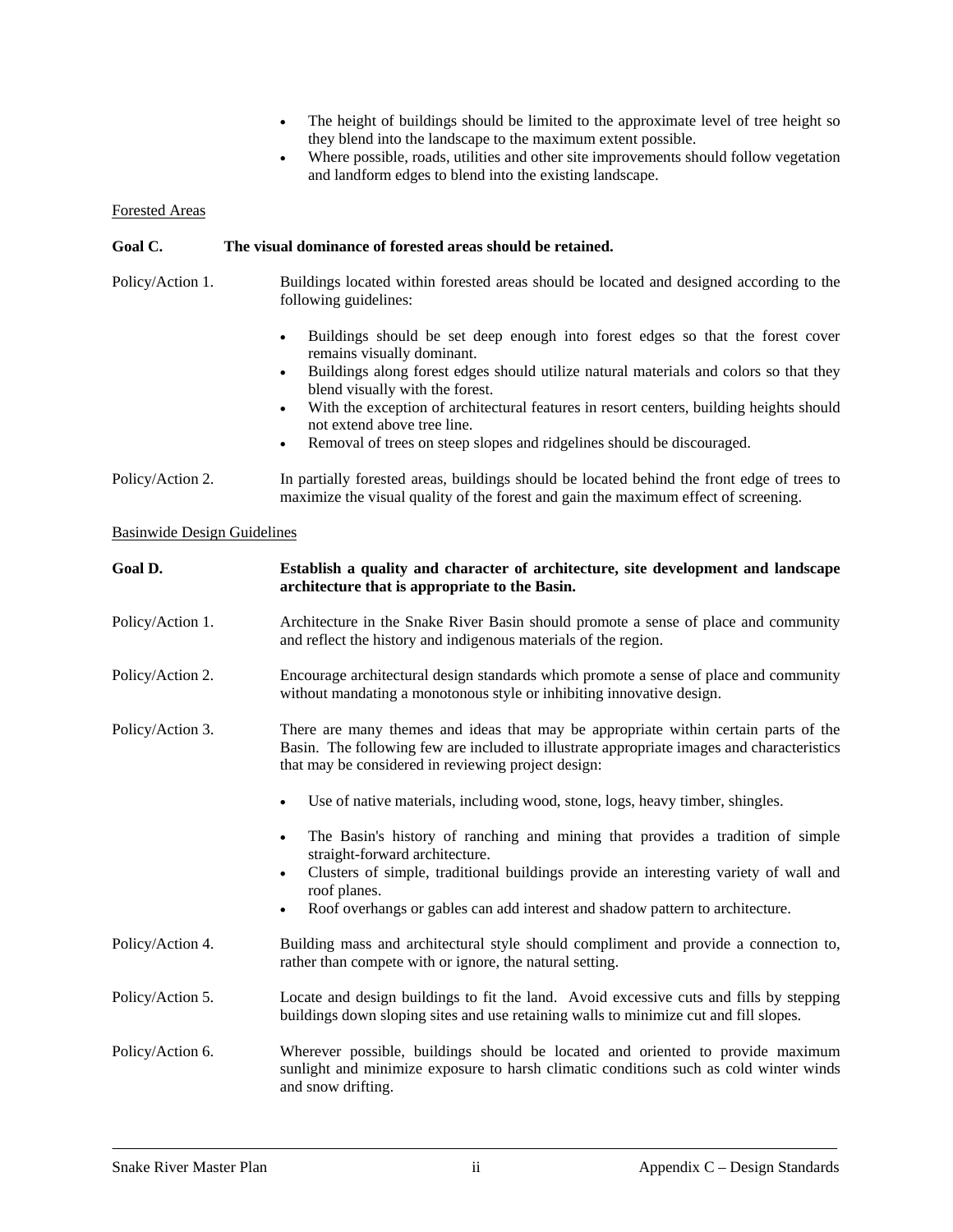- Policy/Action 7. Create open space corridors before reaching the entrance or gateway into development areas.
- Policy/Action 8. Gateway and sense of arrival can often be created with buildings and structures, including signed monuments or historic reproductions.

Policy/Action 9. The following architectural design guidelines should be applied and refined within development areas:

Building Mass and Design:

- Break up the mass of buildings by utilizing variation in rooflines and building facades.
- Discourage flat roofs, large building masses and long linear building frontages.
- Emphasize natural building materials and color schemes.

#### Parking

- Avoid locating open parking immediately adjacent to buildings that act to isolate buildings and provide barriers to pedestrian circulation.
- Avoid large, unbroken, expansive parking areas.
- Utilize landscaping and natural buffers to break up parking areas and provide screening and separation of parking from buildings and roads.
- Reduce parking areas by providing coordinated parking with adjoining buildings wherever possible.
- Encourage joint use of parking for mixed-use areas.

#### Landscaping Materials

- Encourage use of landscape materials that complement both the built and natural environment.
- Use indigenous plant materials and other plant materials that do well in this mountain climate.
- Encourage use of drip irrigation for tree and shrub planting to maximize plant growth and quality while minimizing water consumption.

#### Open Space/Natural Setting

- Retain views of distant mountain peaks from public open spaces and plazas.
- Connect building fronts with pedestrian areas and outdoor open spaces.
- Connect public plazas and pedestrian areas with significant natural features such as the Snake River and associated wetland/riparian areas.
- Provide a critical mass of open space in close proximity to buildings.
- In order to maintain views and preserve a felling of openness, taller structures should be set farther back from roadways and open space areas.

#### Signage/Lighting

- Create a coordinated signage and information system that provides maximum information with a minimum number of signs.
- In resort areas, design signage, graphics and lighting in a consistent style compatible with a mountain resort community.
- Encourage lighting of roads, parking, plazas and pedestrian areas within resort areas in a manner, which is consistent with the resort and provides for safety and security without resulting in excessive glare or visual impact.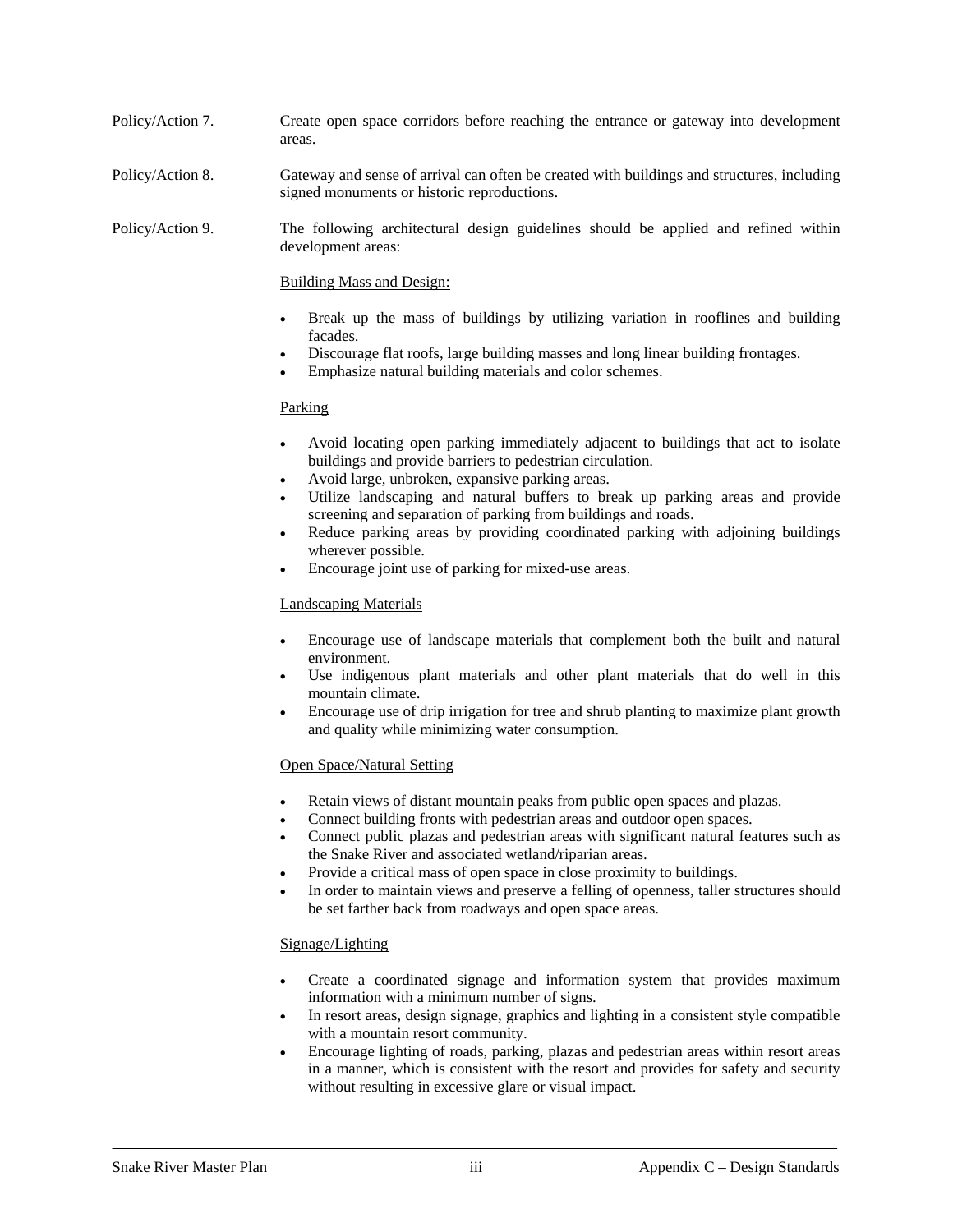Specific Design Guidelines – Community Resort Center

| Goal E.          | The community resort center should be attractive, exhibit a mountain character,<br>and be a vital and exciting focus of the resort.                                                                                                                                                                                                                                                                                                                                                                                                                                                                                                                                                                                                                                                                                                                                                                                                                 |
|------------------|-----------------------------------------------------------------------------------------------------------------------------------------------------------------------------------------------------------------------------------------------------------------------------------------------------------------------------------------------------------------------------------------------------------------------------------------------------------------------------------------------------------------------------------------------------------------------------------------------------------------------------------------------------------------------------------------------------------------------------------------------------------------------------------------------------------------------------------------------------------------------------------------------------------------------------------------------------|
| Policy/Action 1. | The orientation of land uses and pedestrian systems should provide a sense of place and<br>community.                                                                                                                                                                                                                                                                                                                                                                                                                                                                                                                                                                                                                                                                                                                                                                                                                                               |
| Policy/Action 2. | A community resort center needs to achieve a critical mass of building to become an<br>attraction for tourist activities and services.                                                                                                                                                                                                                                                                                                                                                                                                                                                                                                                                                                                                                                                                                                                                                                                                              |
| Policy/Action 3. | All elements of the transportation system, roads, transit, and pedestrian systems should be<br>designed to focus on the community resort center as the primary destination within the<br>resort.                                                                                                                                                                                                                                                                                                                                                                                                                                                                                                                                                                                                                                                                                                                                                    |
|                  | The following design guidelines should be applied and refined in a community resort<br>center:                                                                                                                                                                                                                                                                                                                                                                                                                                                                                                                                                                                                                                                                                                                                                                                                                                                      |
|                  | A concentrated development pattern.<br>٠<br>An identifiable core or focal point.<br>$\bullet$<br>A pedestrian friendly environment, which provides for good flow and interesting<br>٠<br>areas for lingering, gathering and window-shopping.<br>A significant amount of outdoor public spaces, including spaces for outdoor<br>٠<br>gathering, dining, and nature and people viewing.<br>Physical and visual access to green or natural areas for recreation and maintaining a<br>close connection to nature.<br>Linked to major transportation corridors/systems.<br>٠<br>Human scale architecture and generally limited to four stories although higher<br>٠<br>buildings may be considered when used as a focal point.<br>Encourage use of architectural features and accent colors to provide variation,<br>٠<br>interest and focal points within the center.<br>Provide furnishings and urban design elements to create a sense of place.<br>٠ |
|                  | Specific Design Guidelines – Resort Neighborhoods and Associated Centers                                                                                                                                                                                                                                                                                                                                                                                                                                                                                                                                                                                                                                                                                                                                                                                                                                                                            |
| Goal F.          | Resort neighborhoods should be developed around a variety of viable, vital, and<br>attractive neighborhood centers each with its own focus, but should not compete<br>with the community resort center.                                                                                                                                                                                                                                                                                                                                                                                                                                                                                                                                                                                                                                                                                                                                             |
| Policy/Action 1. | The following design guidelines should be applied and refined in resort neighborhoods<br>and associated centers:                                                                                                                                                                                                                                                                                                                                                                                                                                                                                                                                                                                                                                                                                                                                                                                                                                    |
|                  | Clustered in a concentrated development pattern around an identifiable neighborhood<br>$\bullet$<br>center.<br>Architecture should be on a human scale and should generally limited to four stories.<br>٠<br>An internal resort transportation center should connect the community resort center<br>٠<br>to other resort neighborhoods.<br>Physical and visual access to green or natural areas for recreation should be<br>maintained to provide a close connection to nature.<br>The use of architectural features and accent colors should be encouraged to provide<br>٠<br>variation, interest and focal points within a center.                                                                                                                                                                                                                                                                                                                |
| Policy/Action 2. | Conduct and implement specific design plans to improve the appearance and function of<br>Base II.                                                                                                                                                                                                                                                                                                                                                                                                                                                                                                                                                                                                                                                                                                                                                                                                                                                   |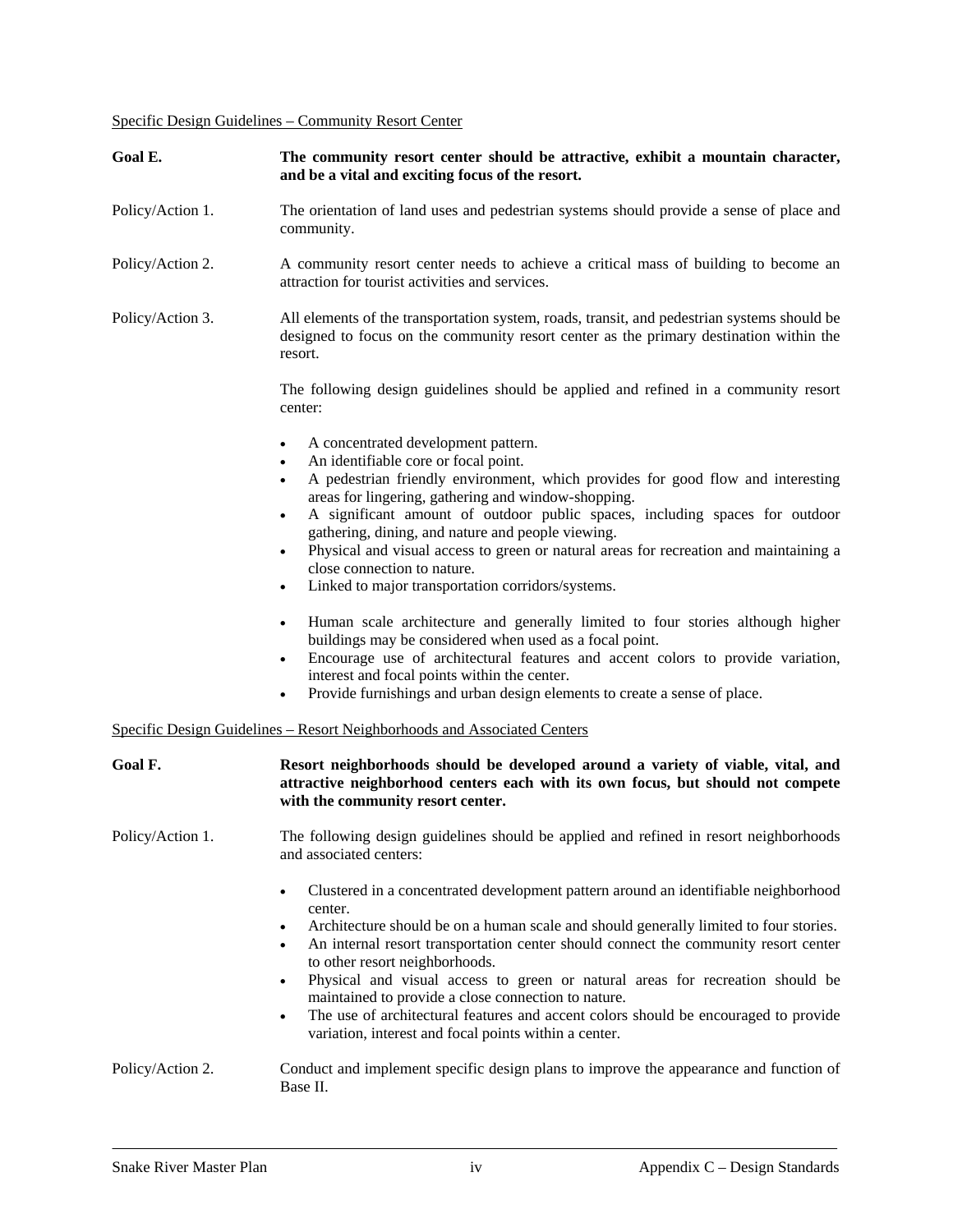Policy/Action 3. Initiate planting programs to soften the visual impact of existing development that is not consistent with the character of the Basin including Base II.

Specific Design Guidelines – Residential Neighborhoods and Associated Centers

| Goal G.          | Residential neighborhoods should provide attractive living environments for<br>families and individuals.                                                                                                                                                                                                                                                                                                                                                                                                                      |
|------------------|-------------------------------------------------------------------------------------------------------------------------------------------------------------------------------------------------------------------------------------------------------------------------------------------------------------------------------------------------------------------------------------------------------------------------------------------------------------------------------------------------------------------------------|
| Policy/Action 1. | The following design guidelines should be applied and refined in residential<br>neighborhoods and associated centers:                                                                                                                                                                                                                                                                                                                                                                                                         |
|                  | The perimeter of residential neighborhoods, especially where adjoining open space<br>$\bullet$<br>and rural development, should be easily identified or, the transition between<br>residential neighborhoods and adjoining open space and rural development should<br>clearly identify the boundary between developed (urban) and non-developed (rural).<br>Building height should generally be limited to two stories.<br>$\bullet$<br>Connection to major transportation corridors/systems should be provided.<br>$\bullet$ |
| Policy/Action 2. | Specific design plans to improve the appearance and function of Dillon Valley and<br>Summit Cove should be conducted and implemented.                                                                                                                                                                                                                                                                                                                                                                                         |
| Policy/Action 3. | Planting programs should be initiated to soften the visual impact of existing development<br>that is not consistent with the desired character of the Basin as expressed in this plan. In<br>particular Dillon Valley and Summit Cove neighborhoods would be enhanced with<br>additional landscaping.                                                                                                                                                                                                                         |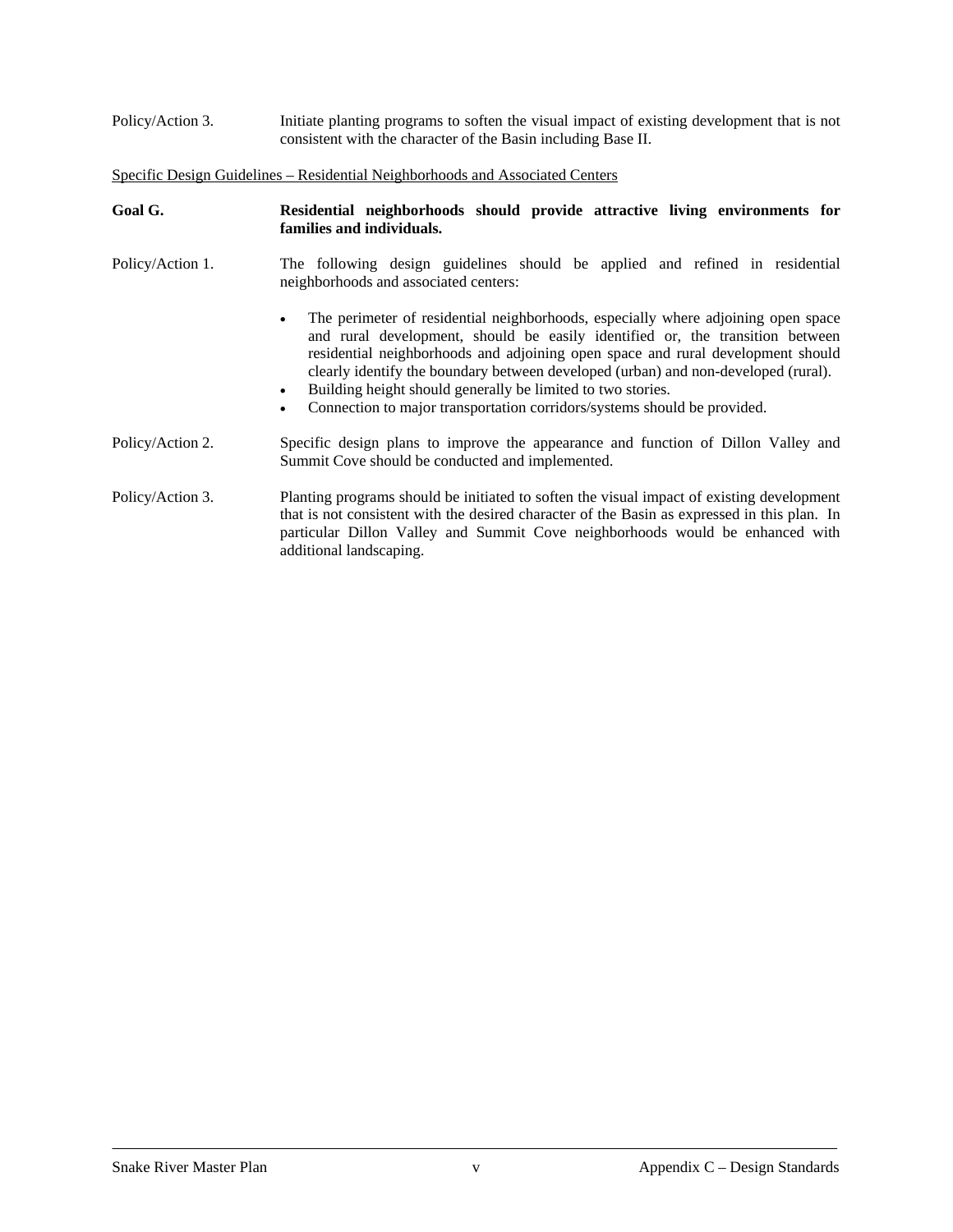**It should be noted the following figures do not accurately represent or portray Summit County Building Code requirements pertaining to fire hazard mitigation and defensible space. Minimum design and construction standards exist for the protection of life and property from fire, within urban wildland interfaces. For example, most trees and shrubs located within ten feet of a structure are to be removed.** 

**Figure – Open Meadow** 



*Avoid development in open meadows.* 



 *Place development in forest edges to protect the visual character of open meadows.* 



 *Buildings that must be placed in meadows should be in ranch type clusters and located along meadow edges to maintain the visual quality of the meadow.*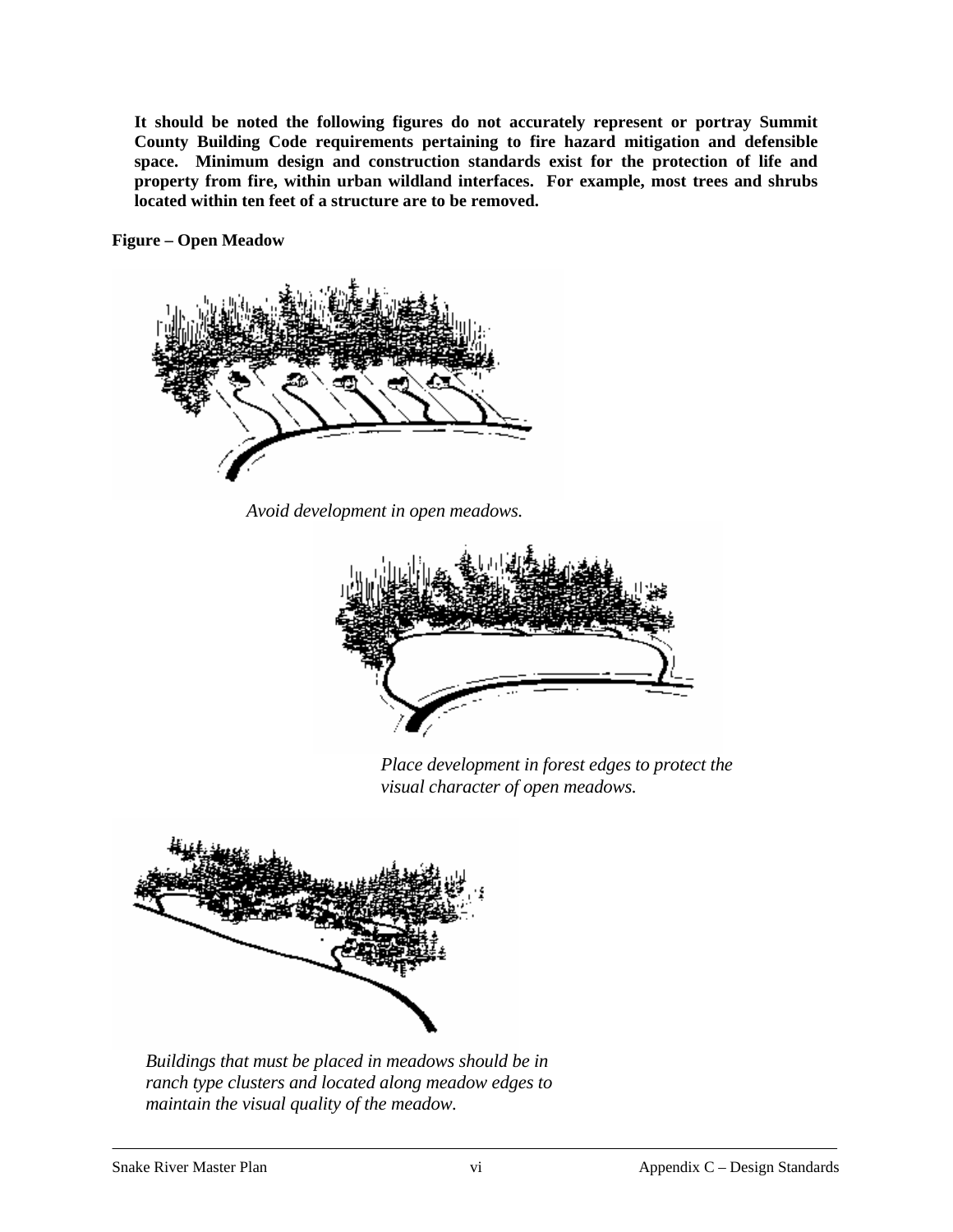**Figure – Buildings In Forest Edges** 



 *Blend buildings into existing forest.* 



 *Height of buildings should generally correspond to the height and form of existing trees.* 



 *Building mass should reflect the form of existing topography and vegetation.*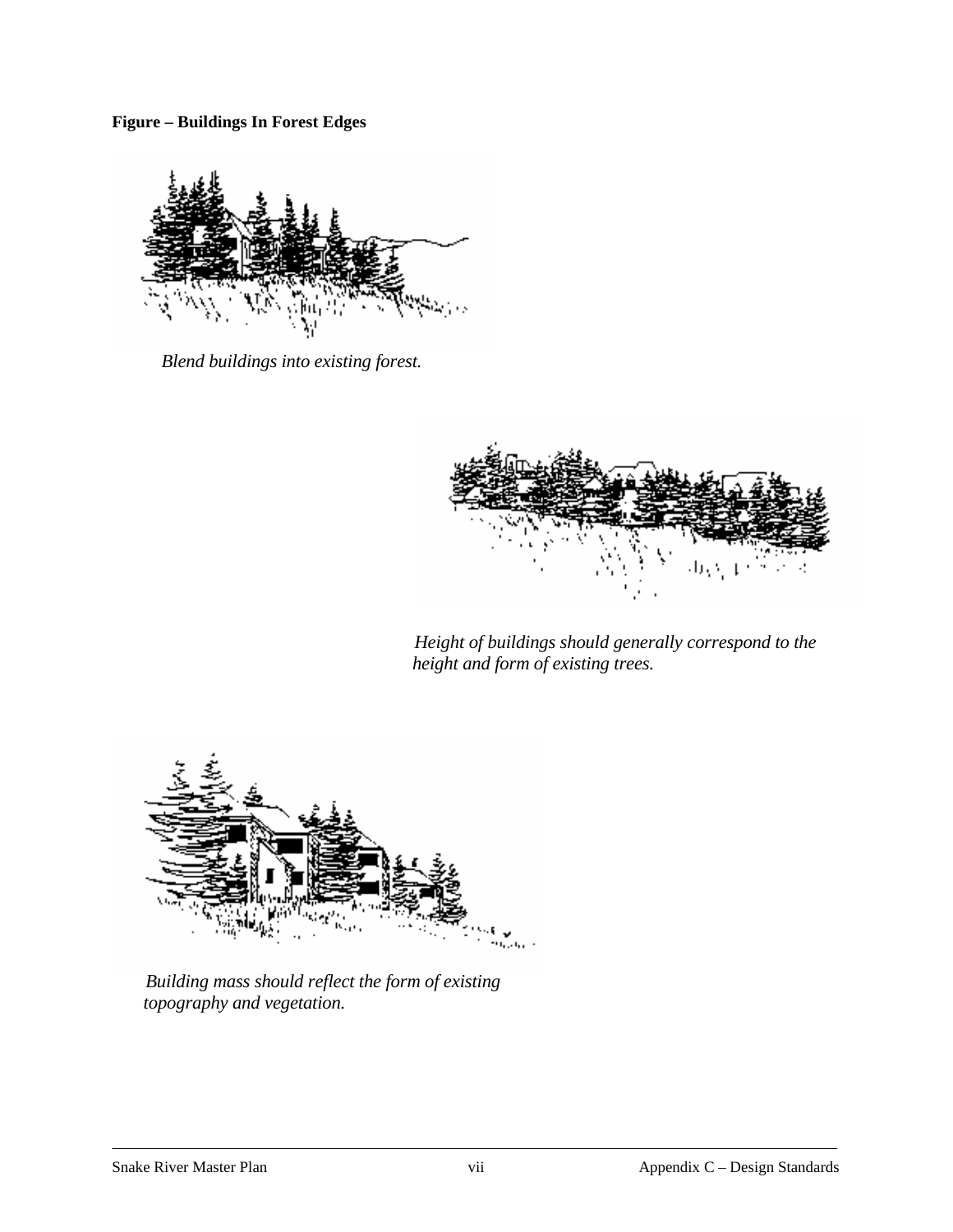**Figure – Ridge and Hillside Development** 



*Buildings should not break the view of ridgelines.* 



*Place buildings below or behind ridge lines.* 



*Step buildings down hillsides to avoid excessive cut and fill slopes that are foreign to the natural landform.*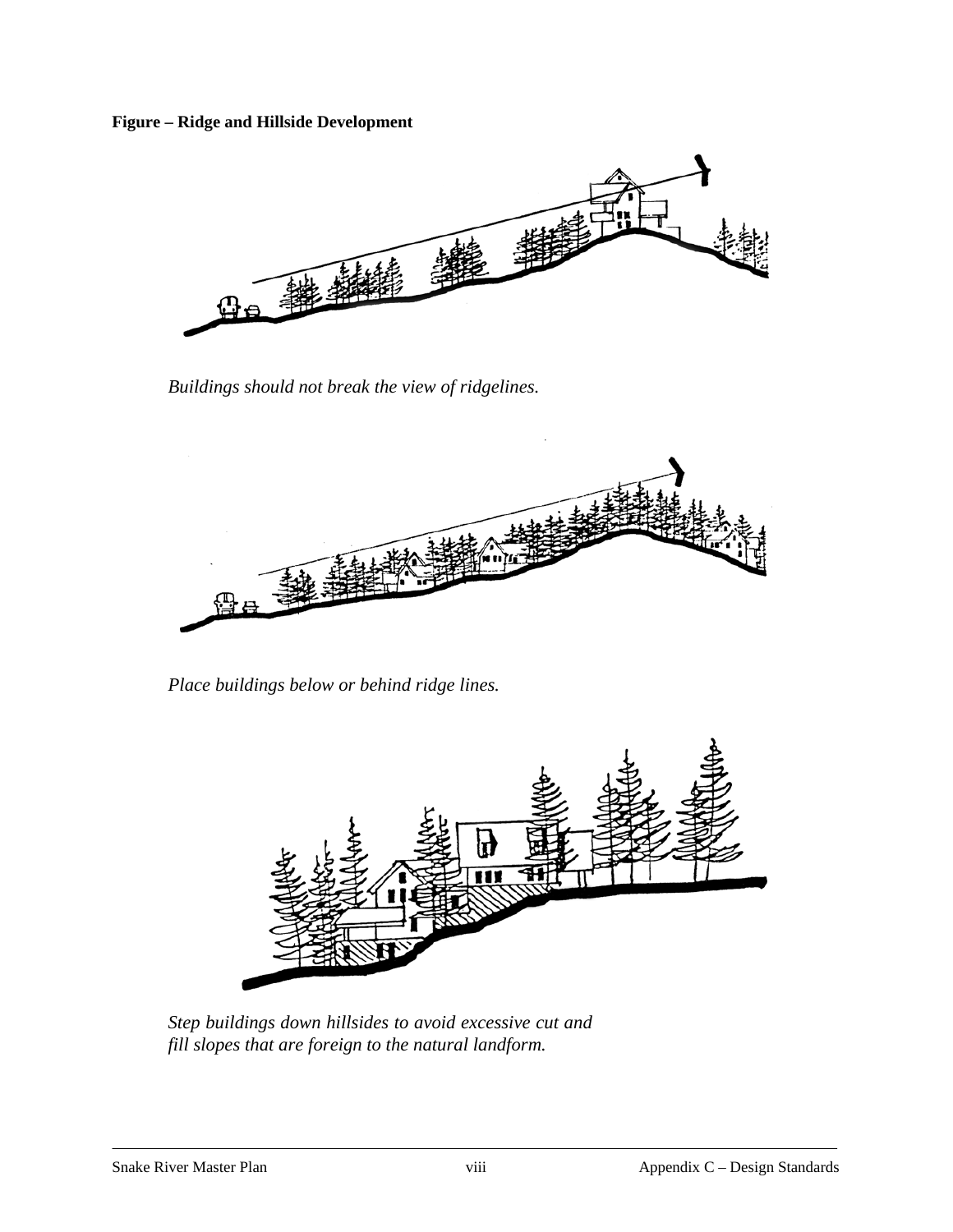**Figure – Architectural Form and Materials** 



 *Entrance design provides an architectural opportunity* 



 *Native materials of stone and wood.* 



*The building form of post and beam is appropriate in a forested environment.* 



*Native stone fireplace at Ski Tip.* 

**Architecture in the Snake River Basin should promote a sense of place and reflect the history and indigenous materials of the region**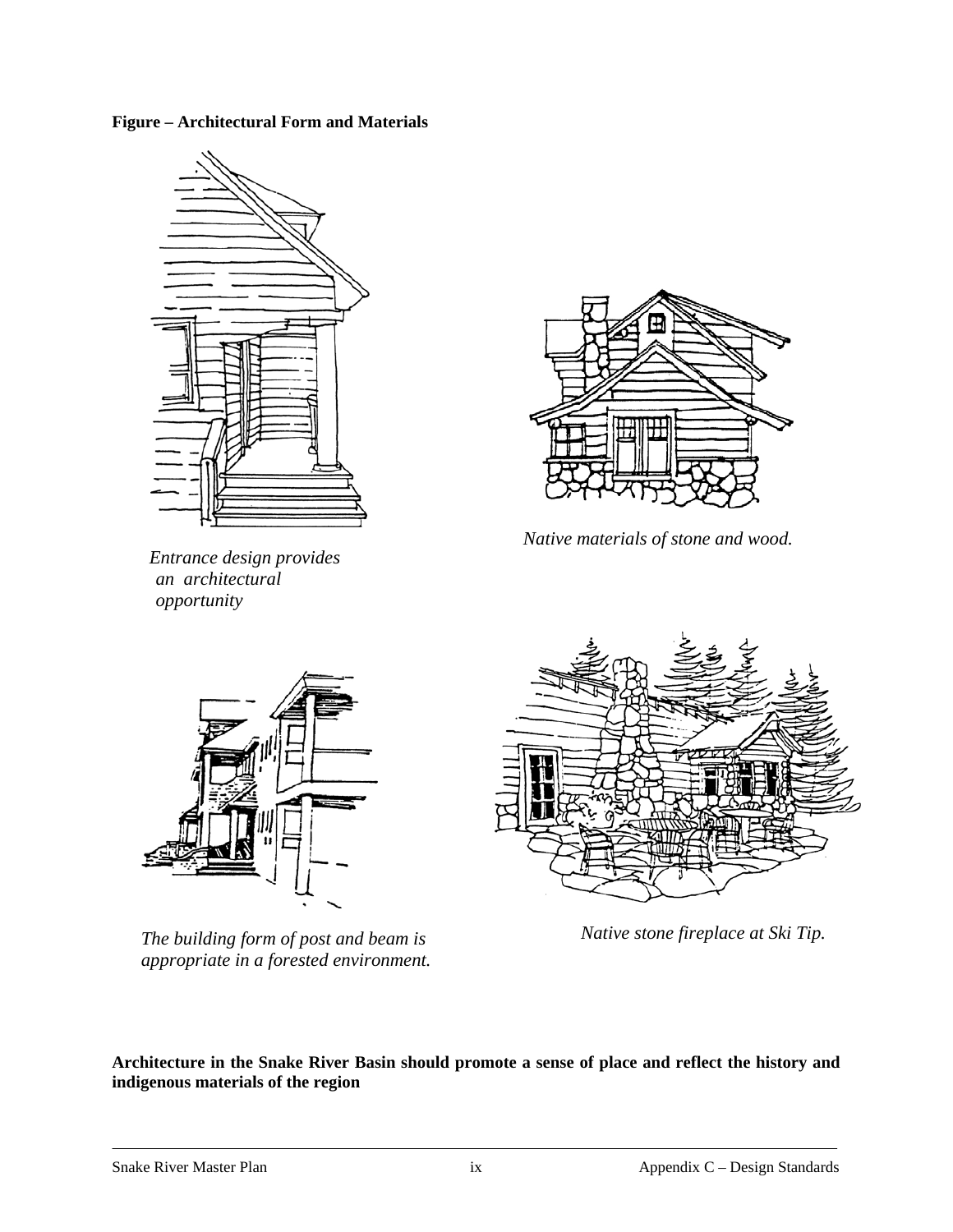**Figure – Tall Buildings** 



*The Banff Springs Hotel is an example of tall focal architecture that is appropriate in a mountain resort environment* 



*Historic mining buildings provide a precedent for the design of large intensity structures by combining a variety of simple forms and steep roof planes that step up to a tall central structure.*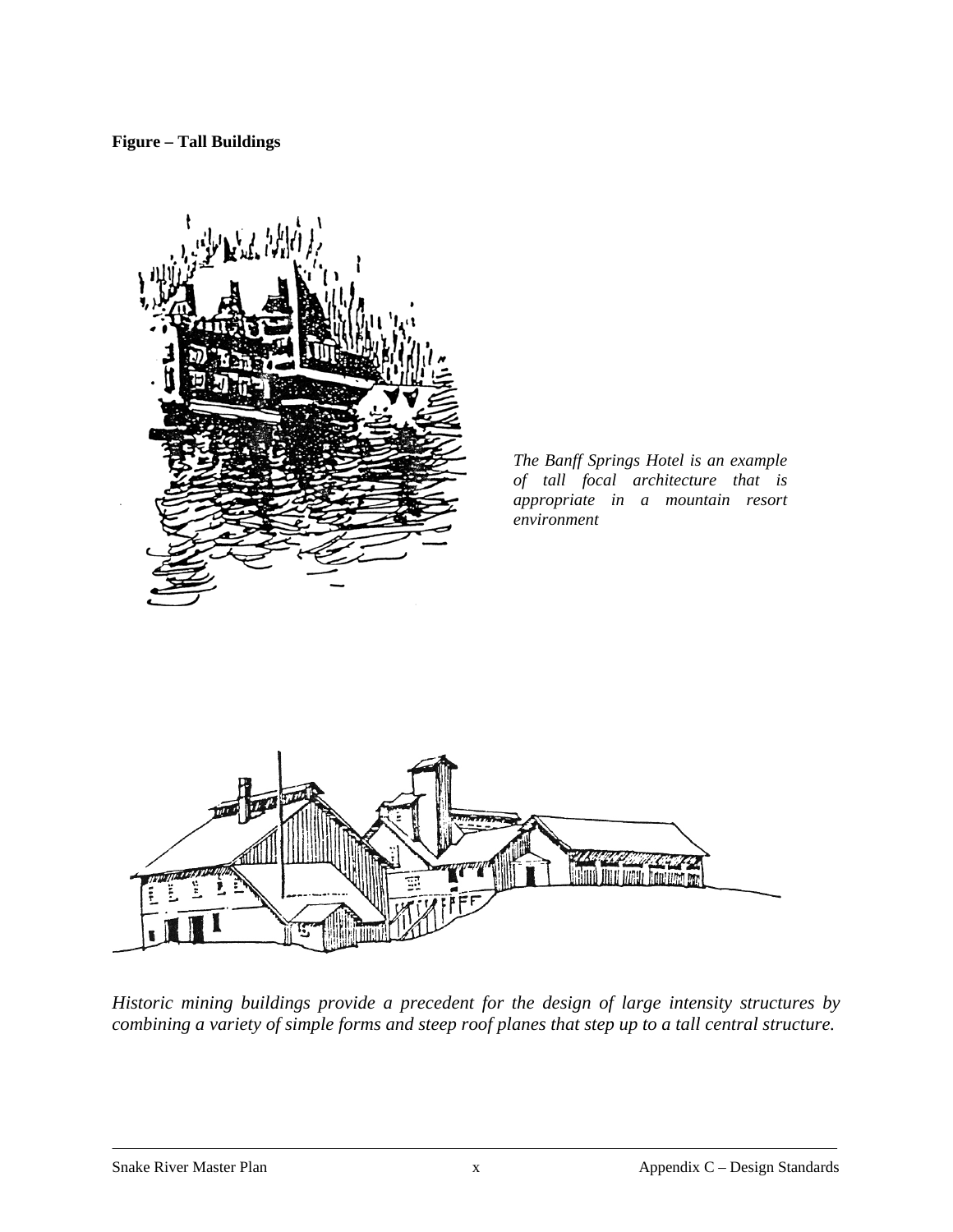### **Figure – Landscape Buffers**



*Avoid locating parking immediately adjacent to buildings and large expanses of impervious surfaces.* 



*Provide buffers to screen buildings from parking and provide impervious areas to collect surface water runoff.*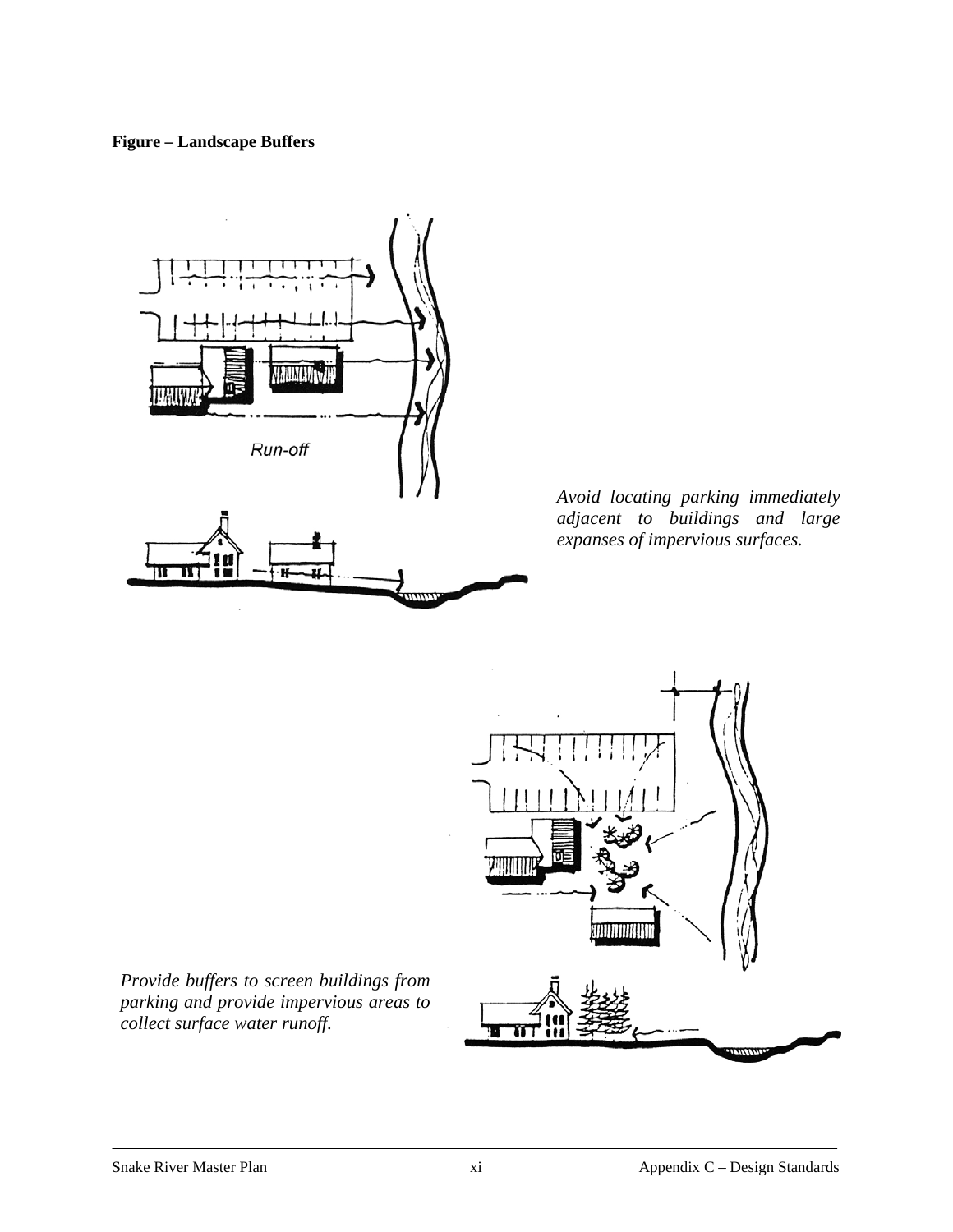## **Figure – Lighting**



*Light Sources should be hidden to create a picturesque nighttime landscape and to avoid glare.*